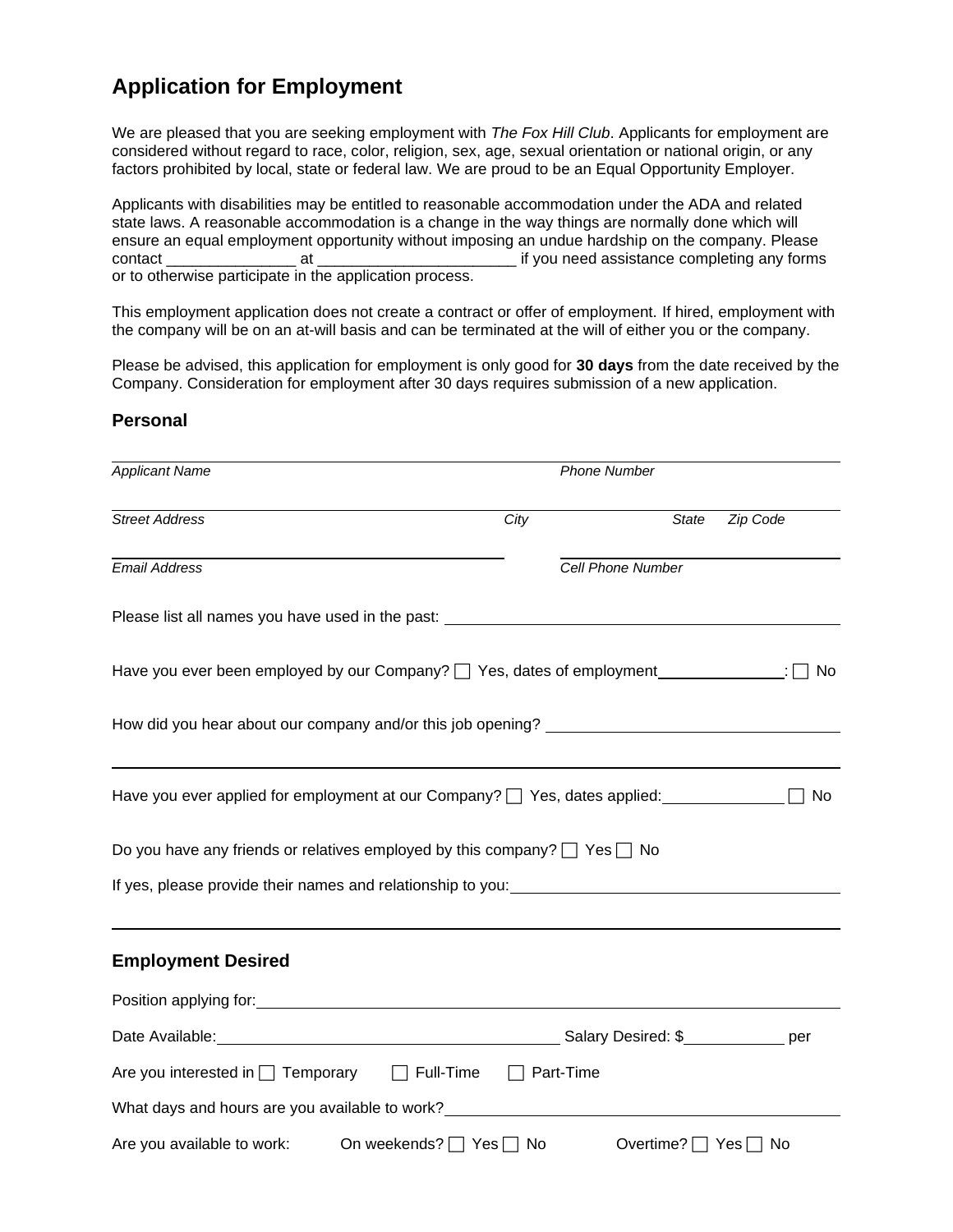# **Experience**

List all present and past employment starting with your most recent employer (last five years is sufficient). Attach separate sheet if necessary. You must complete this section even if attaching a resume.

|                                                                                                                                                                                                                                |      | Phone Number_                                                                           |                            |
|--------------------------------------------------------------------------------------------------------------------------------------------------------------------------------------------------------------------------------|------|-----------------------------------------------------------------------------------------|----------------------------|
|                                                                                                                                                                                                                                |      |                                                                                         |                            |
|                                                                                                                                                                                                                                |      |                                                                                         |                            |
|                                                                                                                                                                                                                                |      |                                                                                         |                            |
| Dates of Employment:                                                                                                                                                                                                           |      |                                                                                         |                            |
|                                                                                                                                                                                                                                | From | To                                                                                      |                            |
| <b>Current Employer?</b>                                                                                                                                                                                                       |      | $\Box$ Yes $\Box$ No May we contact this employer for a reference? $\Box$ Yes $\Box$ No |                            |
| Your position and duties                                                                                                                                                                                                       |      |                                                                                         |                            |
| Your reason for leaving                                                                                                                                                                                                        |      |                                                                                         |                            |
| <b>Employer #2</b>                                                                                                                                                                                                             |      |                                                                                         |                            |
| Employer Name experience and the contract of the contract of the contract of the contract of the contract of the contract of the contract of the contract of the contract of the contract of the contract of the contract of t |      | <b>Phone Number</b> Phone 2014                                                          |                            |
|                                                                                                                                                                                                                                |      |                                                                                         |                            |
|                                                                                                                                                                                                                                |      |                                                                                         |                            |
| Dates of Employment: _______________________                                                                                                                                                                                   |      |                                                                                         |                            |
|                                                                                                                                                                                                                                | From | To                                                                                      |                            |
| May we contact this employer for a reference? $\Box$ Yes $\Box$ No                                                                                                                                                             |      |                                                                                         |                            |
| Your position and duties                                                                                                                                                                                                       |      |                                                                                         |                            |
| Your reason for leaving                                                                                                                                                                                                        |      |                                                                                         |                            |
| Employer #3                                                                                                                                                                                                                    |      |                                                                                         |                            |
| Employer Name Name Name and American Control of the Control of the Control of the Control of the Control of the Control of the Control of the Control of the Control of the Control of the Control of the Control of the Contr |      |                                                                                         | Phone Number <b>Manual</b> |
|                                                                                                                                                                                                                                |      |                                                                                         |                            |
|                                                                                                                                                                                                                                |      |                                                                                         |                            |
| Dates of Employment: _______________________                                                                                                                                                                                   |      |                                                                                         |                            |
|                                                                                                                                                                                                                                | From | To                                                                                      |                            |
| May we contact this employer for a reference? $\Box$ Yes $\Box$ No                                                                                                                                                             |      |                                                                                         |                            |
| Your position and duties                                                                                                                                                                                                       |      |                                                                                         |                            |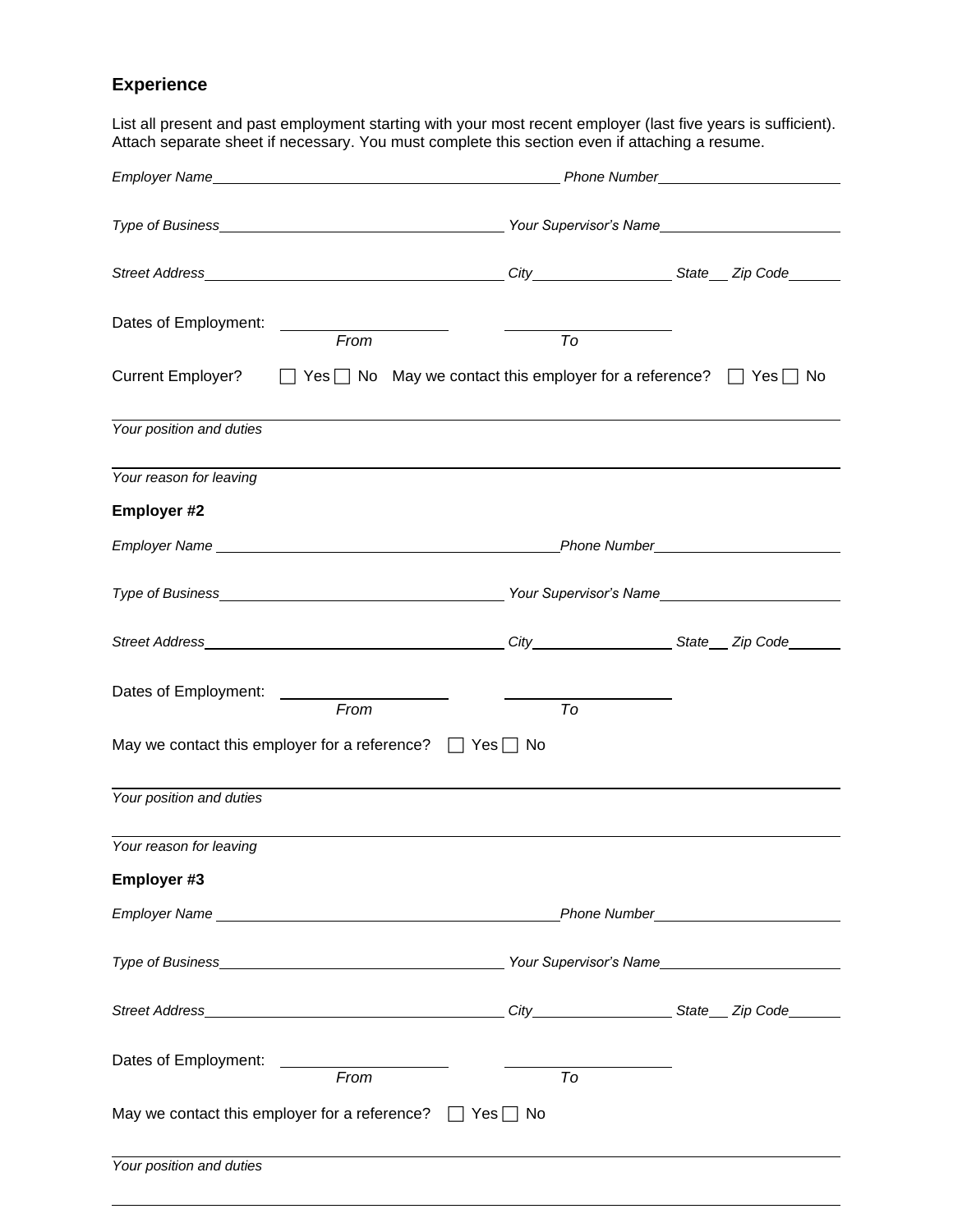### *Your reason for leaving*  **References**

Please list three (3) individuals who are not related to you who have knowledge of your work performance and work experience, preferably former supervisors:

## **Reference #1**

| Reference Name                                                                                                                                                                                                                                                    | <b>Phone Number</b> |
|-------------------------------------------------------------------------------------------------------------------------------------------------------------------------------------------------------------------------------------------------------------------|---------------------|
| Company                                                                                                                                                                                                                                                           | Position            |
| Reference #2                                                                                                                                                                                                                                                      |                     |
| Reference Name                                                                                                                                                                                                                                                    | <b>Phone Number</b> |
| Company                                                                                                                                                                                                                                                           | Position            |
| Reference #3                                                                                                                                                                                                                                                      |                     |
| Reference Name                                                                                                                                                                                                                                                    | <b>Phone Number</b> |
| Company                                                                                                                                                                                                                                                           | Position            |
| <b>Skills and Qualifications:</b><br>Do you have any licenses, skills, training, awards that are relevant to the job for which you are applying?                                                                                                                  |                     |
| Do you speak, write or understand any foreign languages? $\Box$ Yes $\Box$ No                                                                                                                                                                                     |                     |
| If yes, describe which languages(s) and how fluent of a speaker you consider yourself to be.                                                                                                                                                                      |                     |
| Can you perform the essential functions of the job for which you are applying, either with or without<br>reasonable accommodation? □ Yes [<br><b>No</b>                                                                                                           |                     |
| If no, please describe the functions that cannot be performed                                                                                                                                                                                                     |                     |
|                                                                                                                                                                                                                                                                   |                     |
| (Note: We comply with the ADA and consider reasonable accommodation measures that may be necessary for<br>eligible applicants/employees to perform essential functions. Hire may be subject to passing a medical examination,<br>and to skill and agility tests.) |                     |
| Can you meet the attendance requirements of this job? $\Box$                                                                                                                                                                                                      | Yes<br><b>No</b>    |